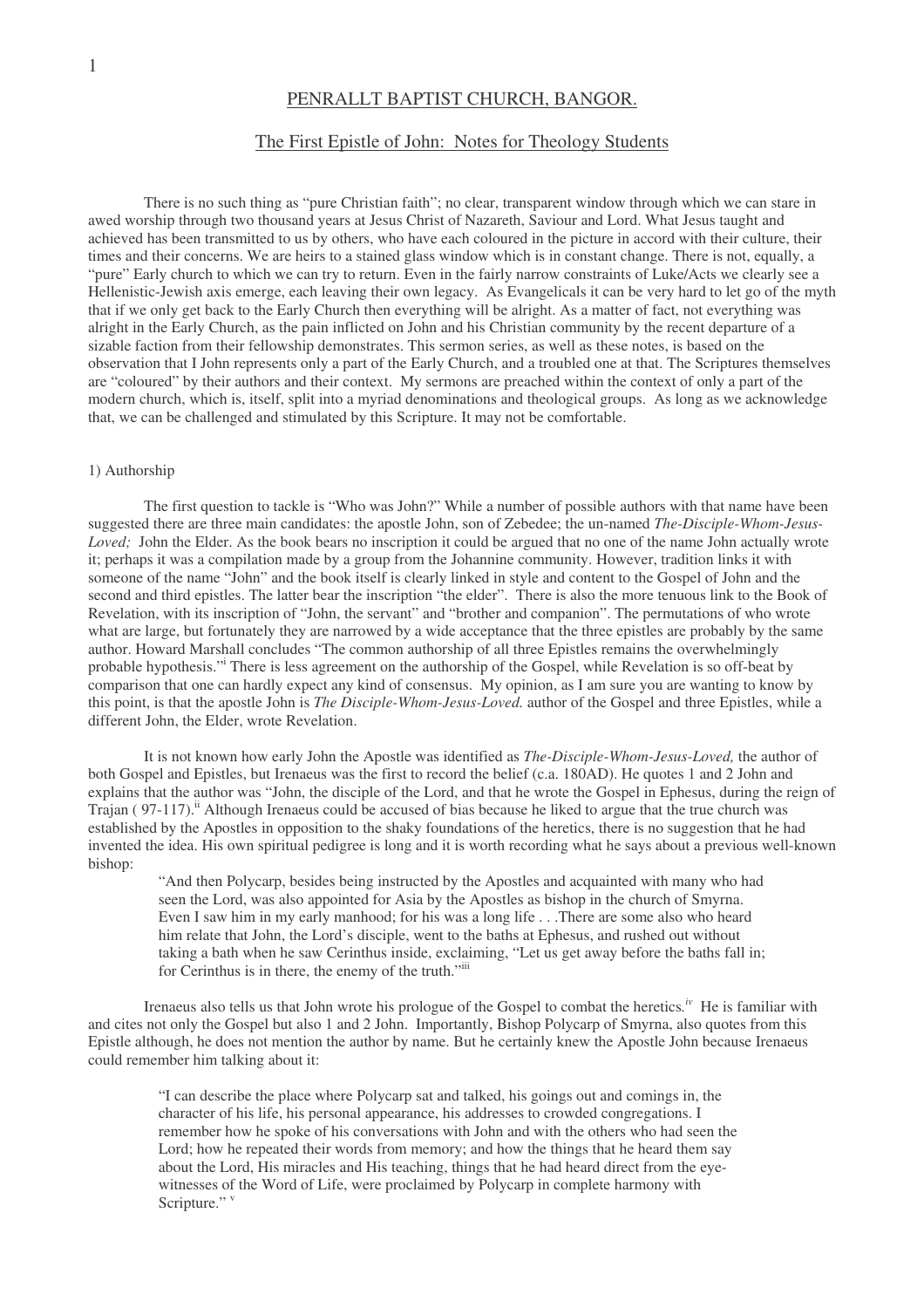Can we trust Irenaeus? His testimony is reinforced by later Church Fathers. Clement of Alexandria stated that it was written by the Apostle John.<sup>vi</sup> Tertullian has more than 50 quotations from it. <sup>vii</sup> Origen frequently cited it as by John. Dionysius believed it to have been written by the author of the Gospel, but not Revelation which was by another hand. The Muratorian Fragment lists 1 John but is more confused about 2 and 3 John. Earlier church fathers quote from it or echo it. Clement of Rome described Christians as being "perfected in love" and a similar expression is found in the *Didache* also. The Epistle to Diognetus uses the phrases "from the beginning", "God loved men", "sent his only begotten Son", "him who first loved us". However, although the Epistle was well circulated, there are two problems. Firstly, Irenaeus stated that the apostle John lived in Ephesus until Trajan's (97-117AD) time when he wrote the Gospel.<sup>viii</sup> This seems rather old for such a task, although there is no reason to suppose that some of it had not been written earlier. If he did not write the Gospel we may well question whether he wrote the Epistle also. Sixty-five years after the death of Christ would have put John in his eighties, and church traditions state that he died an elderly man, so it not impossible. Eusebius quotes Polycrates, Bishop of Ephesus ( 190 AD ): "Again there is John, who leant back on the Lord's breast, and who became a priest wearing the mitre, a martyr and a teacher, he, too, sleeps in Ephesus." ix

The second snag with Irenaeus' testimony is that we have what some see to be a contradictory statement from an earlier Church Father. Papias wrote five books around 150AD, all of them, sadly, lost. But Eusebius had read at least some of them, and quotes him as stating:

"And whenever anyone came, who had been a follower of the presbyters, I inquired into the words of the presbyters, what Andrew or Peter had said, or Philip or Thomas or James or John or Matthew, or any other disciple of the Lord, and what Aristion and the presbyter John, disciples of the Lord, were still saying."<sup>x</sup>

Eusebius goes on to point out that there were two tombs in Ephesus claiming to be John's, so perhaps both leaders were buried there, and he postulates that the second could have been the author of the Book of Revelation. Certainly this latter presbyter(elder) John lived longer than the Apostle because Papias had met him. I think it is worth pointing out here that Papias does not contradict Irenaeus' account and does not cast doubt on the Apostle John's authorship of the Gospel and Epistles. Indeed, it could be that his reference to "presbyter John" means "the Apostle John who was still alive when I heard him." Eusebius might have misunderstood him to suggest two Johns. To summarise, Eusebius' study of the early church documents, many of which are lost to us, led him to conclude that the Gospel and the first Epistle were written by the Apostle John, *The-Disciple-Whom-Jesus-loved*, who died in Ephesus where he wrote the Gospel. At least part of it was written against the heretics.

In conclusion to this part, Donald Guthrie is right in saying that "In one sense the authorship is not the most important issue, for the exegesis of the letter is not greatly affected by our conclusion regarding authorship."<sup>xi</sup>

### 2) The Johannine Community

What recent studies have done is to move away from the figure of John, author of Gospel and Epistles, to the community he was addressing. Johnson states "2 and 3 John are incontrovertible evidence for the existence of the Johannine community."<sup>xii</sup> Some of the concerns of the community are: Johannine Christology, eschatology, dualism, signs, parakletos, witness, the concept of "faith in". It is not insignificant that the word "ekklesia" appears neither in the Gospel nor the First Epistle of John. This group of Christians using John's writings and following his leadership are referred to by theologians variously as a community, or communities, or group, or school or sect.<sup>xiii</sup> Without direct knowledge of them we cannot be more precise.

The Epistles were addressed to a number of house churches, spread over a large geographical area, although the larger urban centres may have harboured a number of such churches. They were so spread out that they did not all know the key figures personally. They were serviced by an unknown number of itinerants. If the Gospel and Epistles are indicative of their theology and way of life, they were quite different from the churches linked to Paul, Barnabas, Peter and Luke. The theology of the Johannine writings has very different emphases and reflects different problems. It is also written out of a major crisis. The churches were splitting, and many were leaving the authority of the Elder and his circle to form their own churches with markedly differing teachings about Jesus, his divinity and his humanity. There was a terrible amount of bitterness in the circle. Perhaps as a result of this the community had become quite inward looking. Sandelin suggests: "The Christian community behind the Gospel of John is one which has distanced itself not only from the world proper, but also from other early Christian groups"xiv

To go back to my opening paragraph, the three main "tones" of Christianity found in the New Testament are the Peter/Paul group of churches centred in Antioch and established in Rome; the Jewish Christian group centred in Jerusalem and led by James; and the Johannine community scattered around Asia Minor (modern-day Turkey). No church would have possessed all the New Testament scriptures, and it would be 250 years before that could become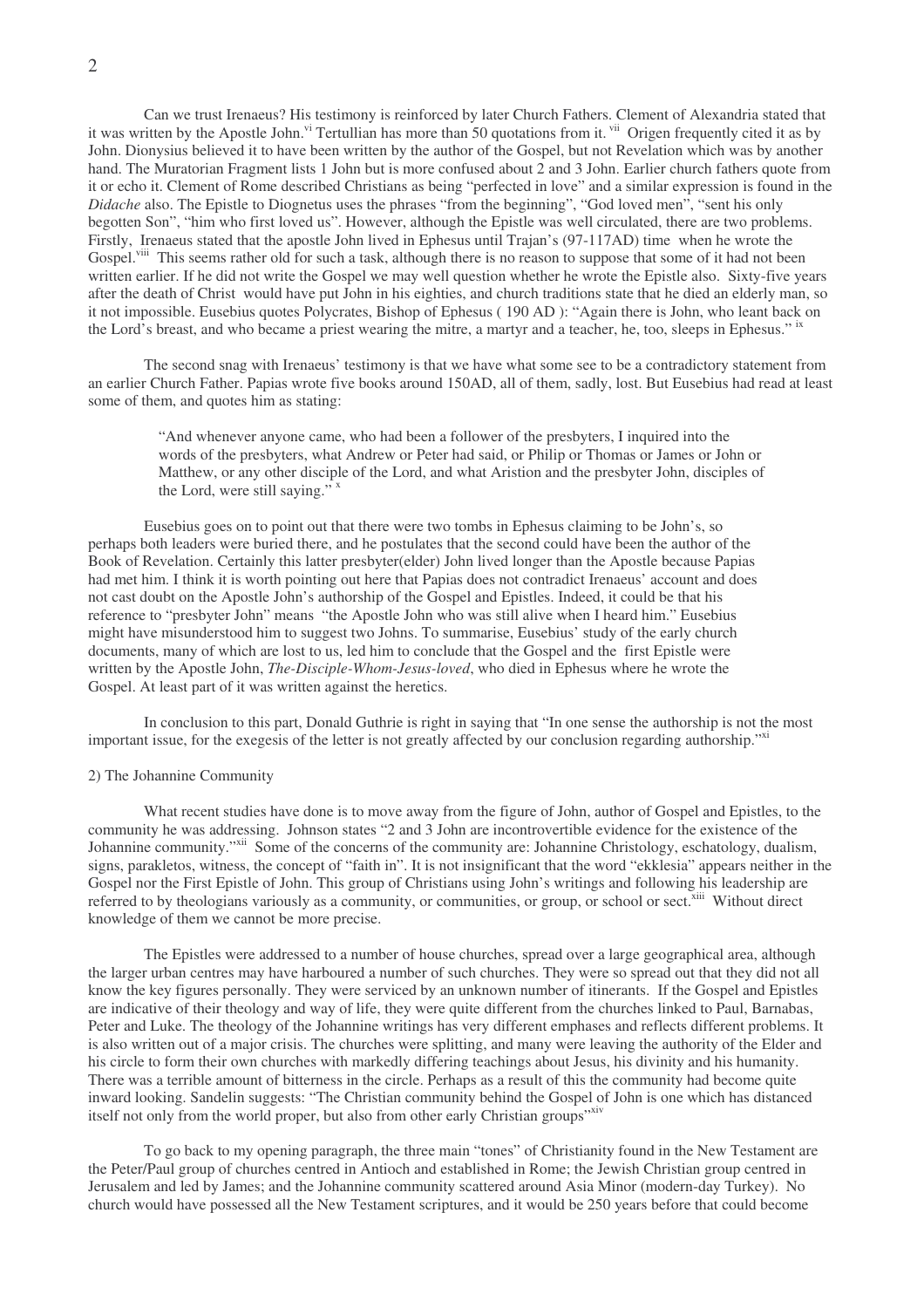universally possible, so each would have its collection of sacred books which shaped its faith. They would build on that collection as best they could, copying and sending for copies of other writings held by churches in other regions. John's books were written primarily for his community and reflect its particular context and crises.

There does not seem to be the same hierarchy as found in the other streams of Christian faith, and it could be argued that this was one of the causes of its downfall. Let me digress slightly here and look at the encounter between two Bishops at a slightly later date ( around 110 AD). Bishop Ignatius was in dire straits. Firstly his church in Antioch had suffered a major problem (possibly a division), and secondly he had been arrested and was being transported to Rome for almost certain execution. On the way he met Polycarp and had meetings with churches and leaders in the area of Smyrna. He also wrote a number of letters around that time. He, too, like John, warned against "those who say that He (Christ) suffered only in semblance" <sup>xv</sup> Clearly the heresy which troubled the Johannine community was not stamped out. However, his counter was to stress the model of church leadership we know as "monarchical episcopate", where one overall leader for each church was chosen out of the presbyters (elders). The Philadelphians had been astounded by his crying out ("the very voice of God" in his own opinion ) "Be loyal to your Bishop and clergy and deacons." xvi A section of the church objected, finding him to be authoritarian and accusing him of poking his nose into business that was not his. Polycarp, on the other hand exercised his ministry over a huge area, even visiting and preaching very effectively in Rome. Churches in Antioch and Smyrna worked along very different lines in the early second century. It is hardly surprising, therefore, to find a *Johannine Community* in the pages of the New Testament.

Can we trace lines of development of this community? The classic book setting out this approach is by Raymond E. Brown, *The Community of the Beloved Disciple<sup>xvii</sup>* which, although dated now, is worth studying. His conclusion is that the Community went through four phases;

1. Pre-Gospel era when a community of Jewish Christians, who had been embedded in the synagogues, held together around John, were expelled after their theology began to enunciate clearly that Jesus was the divine Son of God. 2. The Gospel ( written by John, but altered by a redactor around AD90 ) was written reflecting the community's new position outside of the Jewish religious milieu.

3. The Johannine communities were assailed with splits, resulting in a significant number leaving and setting up on their own. The Epistles represent this phase.

4. The two groups ceased to have independent existence. One group merged into the mainline Christian orthodoxy, while the schismatics melted into the second century Gnostic groups, taking with them the Gospel of John which became a mainstay Gnostic text in the second century.<sup>xviii</sup>

There are many other reconstructions and discussing them is the theologian's task based on study of the Johannine corpus. We have no evidence to suggest that the community rejected the churches led by Paul or James, but they did strongly centre themselves around John as leader. Note how in the Fourth Gospel *The-Disciple-Whom-Jesus-Loved* is always favoured over Peter: he is closer to Jesus at the Last Supper (13:23); the others abandon Jesus, but he doesn't (16:32); Peter denies Jesus, but he remains even at the foot of the cross (19:26f); he understands first the significance of the scene in the tomb on Easter Sunday (20:8-10); he recognises the risen Jesus before Peter; penitent Peter has to be restored, then gets rebuked for wanting to know what is to become of *The-Disciple-Whom-Jesus-Loved* (21:20ff).

The community is not being polemical towards other Christians, nor are they rejecting the (other) Apostle-led churches, but rather they are reminding their readers that the essential is not the hierarchy, but the living relationship with Jesus, the Vine, and the ongoing presence of the Paraclete with us. In other words, a different colour stained glass.

#### 3) Some Final Points

Which came first, the Gospel or the Epistle? Traditionally, the Gospel is considered to have had priority: "The impression, widely held, that the Epistle must be fitted in after the Gospel probably arises from three considerations: that a Gospel is a fundamental document, and an Epistle must be a successor document; that the Christological views opposed in the Epistle are of such advanced Gnostic kind that they could have developed only after the Gospel's Christology had been worked out; and that the Epistle showed an interest in ecclesiastical matters that were not evident in the Gospel."xix

However, a lot can be said for a more complicated scenario in which the Gospel was circulated in an earlier format reflecting expulsion from the synagogues, then the Epistle was written reflecting the Christological schism taking place: "Just as in the Gospel the Jews appear as a paradigm of the human world, so in 1 John we have the secessionists are of the world." <sup>xx</sup> The main enemy had changed, so a new prologue to the Gospel was written and letters were sent out.